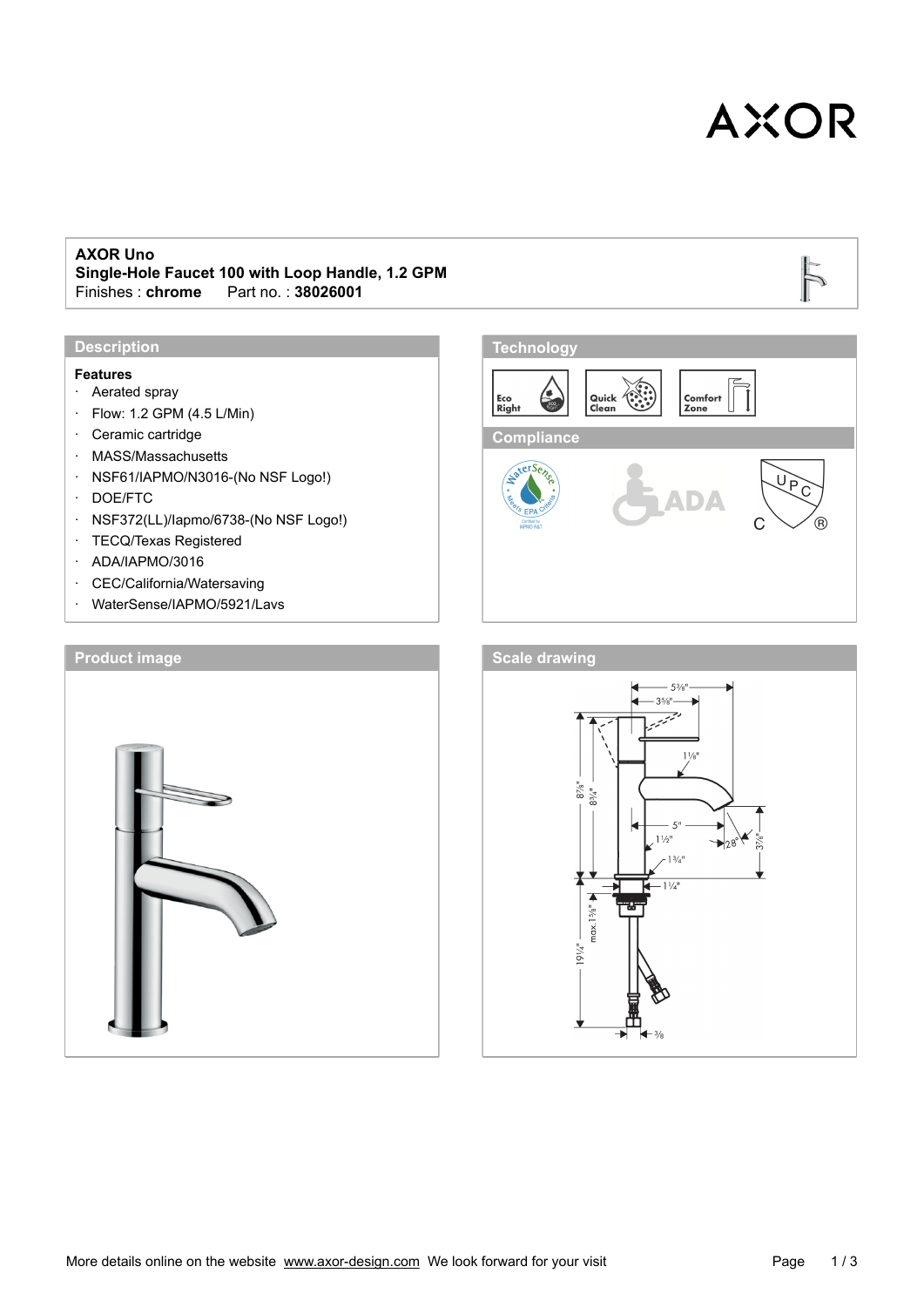## **AXOR**

 $\overline{D}$ 

#### **AXOR Uno**

**Single-Hole Faucet 100 with Loop Handle, 1.2 GPM** Fart no. : 38026001

## **Exploded drawing**

Year of production: **>07/18**